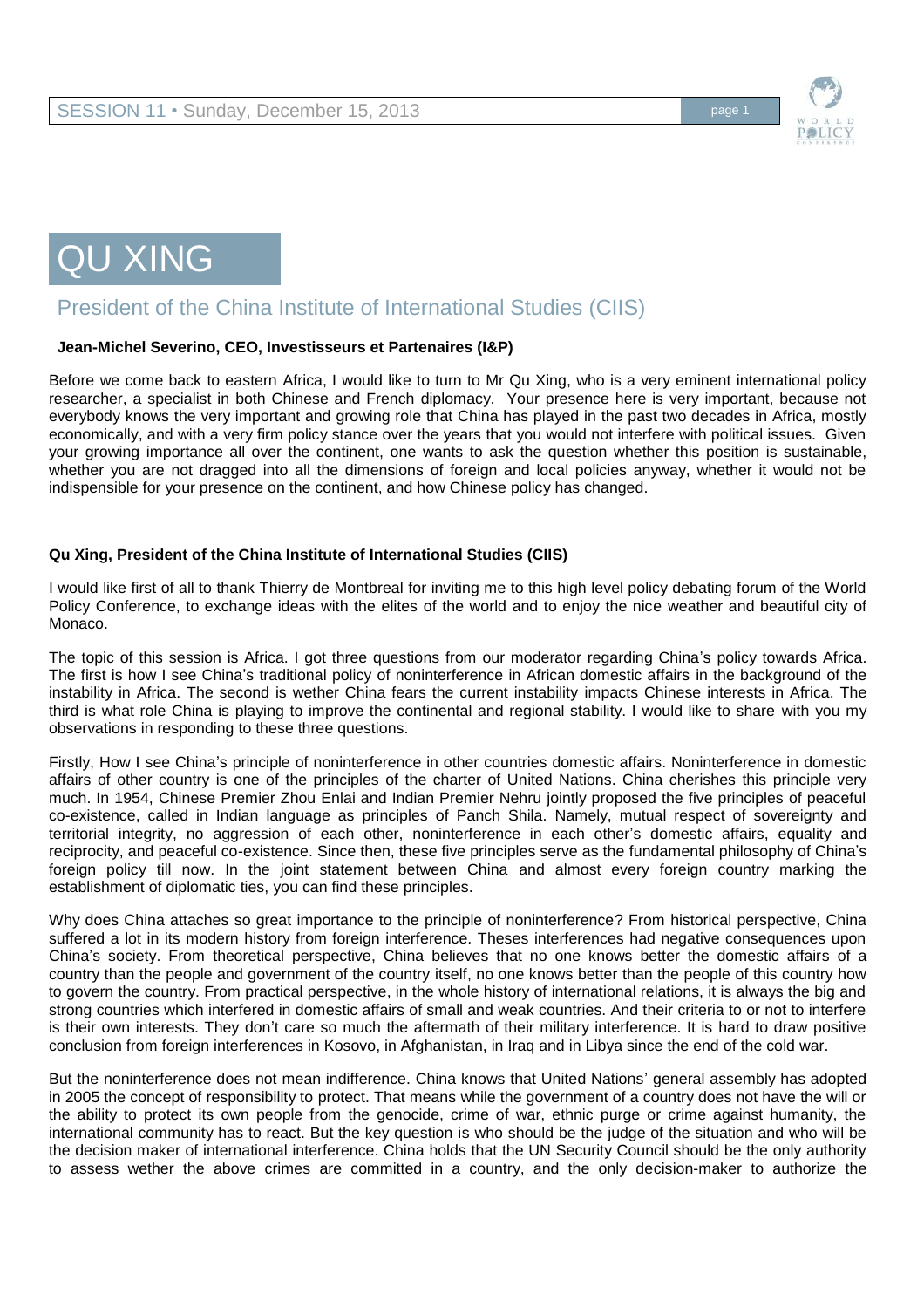

international interference. At the same time, China values the concept of "responsibility while protecting" or "responsible protection". As a matter of fact, China participated in all peace keeping operations under the auspices of the UN in Africa and other continents. For instance China has sent its contingent to Mali for the peace keeping mission. Among the permanent members of the Security Council, China is the largest contributor of contingent to the peace keeping forces of UN. What China does not accept, is to overthrow the government of a country by military means without the authorization of UN Security Council. Because the problems created by such military means may be much more serious than the original problems to be solved. That's the situation we are seeing in Iraq and Libya.

Secondly, does China fear that the current instability impacts China's interests in Africa? The answer is "Yes". China has important interests in Africa. China's cooperation with Africa began in 1950s. Premier Zhou Enlai met for the first time African leaders in the first Asia-Africa summit held in Indonesia in 1955. In the three decades after that, China provided a huge amount of aid to African countries to help them to earn national independence and to consolidate their political independence through economic construction. In 1964, Premier Zhou Enlai stated the 8 principles of China's aid for African countries. The key idea of these 8 principles is that China does not consider the aid to African countries as a favor to them, but a mutual help between China and Africa. In about 50 years, China built for African countries more than one thousand of projects of infrastructure, including hundreds of schools, dozens of hospitals, dozens of stadiums and dozens of governmental office buildings, China also built thousands of kilometers of railway and high ways in African countries. The budget of this aid reached even 7% of Chinese GDP in 1960s and 1970s. Most of these projects are fruits of non-reimbursable assistance, the others were built with governmental loans which are later exempted.

This is the situation in the years before 1980s. Since then, China and Africa both entered in a new period. China began its reform and opening up period. Africa has fulfilled its task of decolonization. The economic relationship between China and Africa entered also in a new period. While continuing to provide non reimbursable assistance, China attaches more importance to create a win-win situation for common development. In 1984, Chinese Premier stated during his visit to Africa 4 principles of "international economic cooperation", namely equality and mutual benefice, efficiency, variety and common development. The main difference between these 4 principles and the 8 principles of 1964 is the focus on reciprocity and common development.

This policy of mutual benefice and win-win solution gives a new momentum to economic cooperation between China and Africa. In terms of trade, for instance, the trade volume between China and Africa in 1988 was 1 billion US dollars, today the trade reached 200 billion dollars. Hundreds of thousand of Africans work and live in China today and about the same number of Chinese work and live in Africa. China begins to import oil and resources from Africa. Chinese companies begin to participate in competition with western companies in African market. Chinese competition brings the price of oil and resources up and bid for infrastructure construction down in African market. It is perhaps not good news for European and American companies, but it is definitely beneficial for African countries. With the same quantity of oil and resources, them can get more money. And with the same budget they can build more infrastructures.

The stability of Africa is important for China. Politically, Africa is the continent with most of developing countries. China considers itself as a developing country for still long time. China believes that without the development of developing countries, the development of the world will not be sustainable. The imbalance of the world economy is as a matter of fact the imbalance of development. China is doing efforts to help African countries to realize a fast economic development through political stability. Diplomatically, the developing countries form the basis of China's foreign policy. Every time when international organizations discuss a problem related to China, the strong support and sympathy to China come always from developing countries, especially from Africa. China considers African countries as true friends. Economically, since recent years, China imports oil and resources from Africa, China exports its products to Africa, Chinese companies begin to largely invest in Africa, large number of Chinese labors work in construction site in Africa. In this circumstance, the instability impacts negatively China's exports, imports, investments and the security of China's workers in Africa. We still remember that before the military intervention of NATO in Libya, China had to evacuate 36 thousand Chinese workers from Libya in 10 days. If the stability is broken in some other countries in Africa, I can't imaging how to evacuate the Chinese citizens from a country even farther away from China than Libya, or from a country with a large number of Chinese citizens.